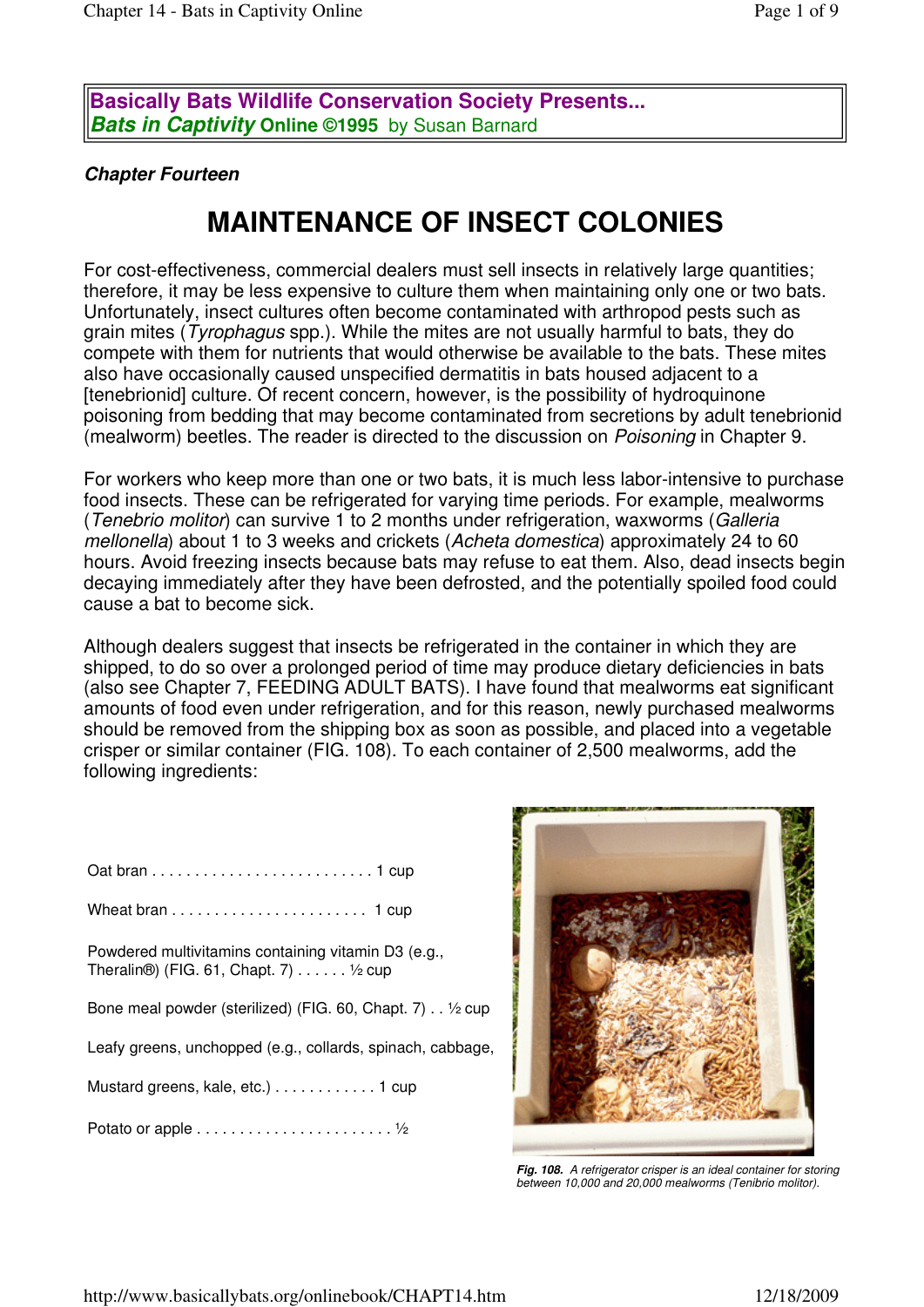Mix the mealworms and additives thoroughly. This recipe can be adjusted accordingly to the number of mealworms purchased. Do not cover the container, as mealworms require plenty of oxygen. Replace leafy greens when they dry out.

When purchasing large quantities of mealworms, hand-sorting them from the substrate, shed skins, and dead mealworms, can be time-consuming. Instead, place the approximate number of mealworms to be fed off in a large strainer. Sift out the fine particles, then pour the mealworms and coarse debris onto a clean, loosely woven dishcloth, laid flat on a paint grid, within a [kitty-litter] pan (FIG. 109). Set the pan 1-2 feet from a 60 W lamp. The live mealworms will migrate under the dishcloth to avoid the light, leaving the debris on the surface of the cloth where it can be discarded easily. The live mealworms can then be counted and fed to the bats.



**Fig. 109.** A) mealworms (T. molitor) can be sorted from growing medium and other debris if they are placed on loosely woven fabric such as a dishcloth. B) mealworms sort more easily if the dishcloth is placed on a paint grid.



For anyone wishing to culture insects, the following can be maintained as food sources for all species of captive, insect-eating animals. When fed in combination, they offer a reasonably diverse diet.

# **MEALWORM (Tenebrio molitor) COLONY**

#### Materials:

1,000 mealworms (FIG. 110) (preferably of mixed sizes)

1 wide-mouth gallon jar or other appropriate-sized container (FIG. 111a)

Cheesecloth

String or rubberband



**Fig. 110.** Mealworms (T. molitor). Inexperienced people caring for wildlife may confuse mealworms with earthworms when receiving instructions on their care. Bats do not eat earthworms (photo courtesy of Gregory C. Greer, Marietta, GA)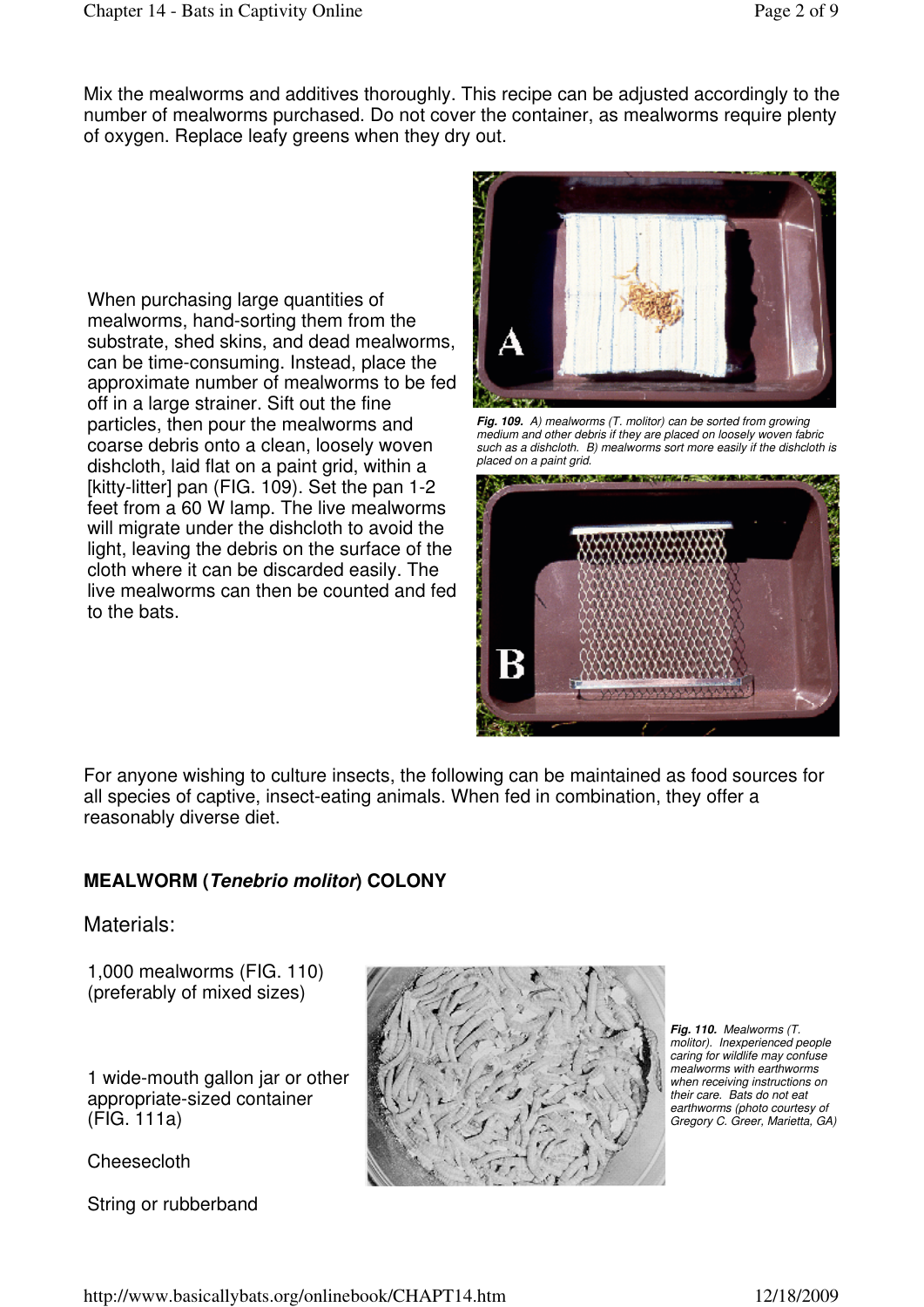Mite trap (bowl of water) (FIG. 111b)

10-inch forceps



**Fig. 111.** Wide-mouth gallon jars (A) make suitable containers for culturing mealworms (T. molitor). It is, however, advisable to place them in a dish of water (B) to serve as a mite trap (from Barnard, 1986)..

# Medium:

Enough Quaker® oats to fill jar half-way

¼ cup bone meal powder (sterilized brand) (FIG. 60, Chapter 7)

¼ cup multivitamin powder (e.g., Theralin®) (FIG. 61, Chapter 7)

 $\frac{1}{2}$  potato or apple (necessary for moisture)

Thoroughly mix the oats, bone meal and multivitamin powders in the jar. Add the mealworms and gently swirl them into the medium. Place ½ potato on top of the medium and secure the cheesecloth cover with a piece of string or a rubberband. For reasons explained below, place the jar in a bowl of water.

Ground monkey chow, dry dog food, laboratory rodent chow, and chick starter, have all been used for growing mealworms, but these commercial animal diets often contain arthropod pests that can contaminate the culture. A medium intended for human consumption is less likely to contain such contaminants. Nevertheless, grain mites (*Tyrophagus* spp.), commonly found in stored food, are always a potential problem because their eggs may adhere to the mealworms purchased. When these mites infest an insect culture, they can develop large populations. Placing the mealworm jar in a bowl of water prevents mites from dispersing into the surrounding area. If mites or other pests are observed, discard the infected colony.

A mealworm colony should be changed several times a year to fresh medium. First pour ALL contents from the old jar into a clean one, discarding only the moist, hard sediment on the bottom. Add enough fresh oats to fill the clean jar half-way. Mix in cup multivitamin powder and cup bone meal. Place ½ fresh potato or apple on top of the new medium, but never discard old potatoes or apples because mealworms lay their eggs in them.

To prevent hydroquinone poisoning, never feed bats mealworms taken directly from a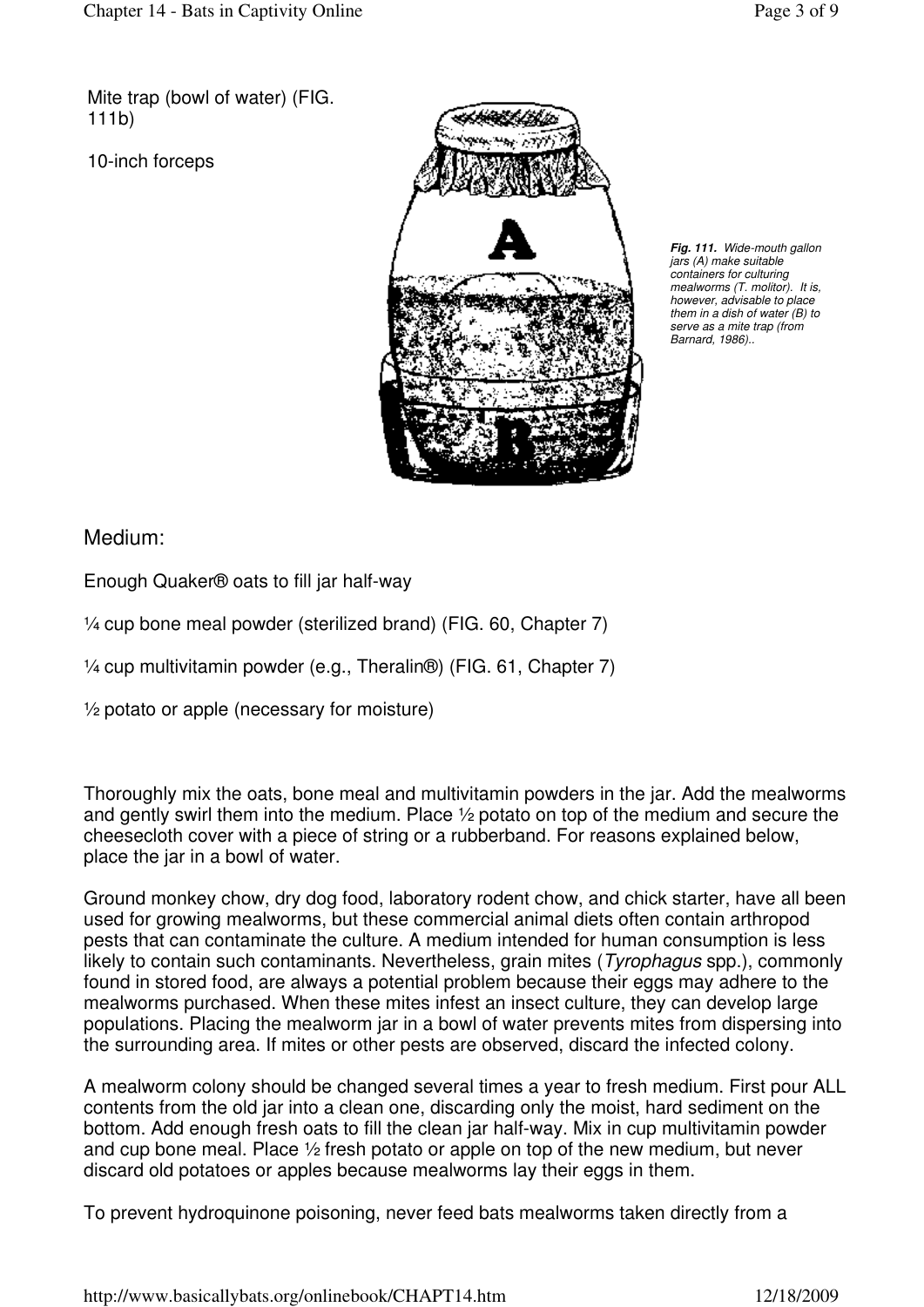culture. Always refrigerate them for approximately 2 weeks, in the medium discussed on page. Mealworms are removed easily from the jar with 10-in. forceps. An appropriate number should be placed in a 100 x 20 mm **glass** Petri dish when feeding bats (see Chapter 7 under ROUTINE FEEDING OF INSECTIVOROUS BATS).

## **WAXMOTH (Galleria mellonella) COLONY**

#### Materials:

1 starter-culture of waxmoth larvae (FIG. 112) (see APPENDIX I for availability)

1 5-gal. plastic container with tightly sealing lid (cut) hole in lid and cover with metal screen) (FIG. 113a)

Mite trap (pan of water; FIG. 113b)

Lamp with 60-100 W incandescent bulb

½ lb. medium**\*** 

**\*** Medium (modified from Dutky et al., 1962):

1-lb. box mixed Gerber's® baby cereal

¾ cup glycerine

 $\frac{1}{2}$  cup sugar

 $\frac{1}{2}$  cup tap water

12 drops Avitron® multivitamins (FIG. 57, Chapter 7)

2 Tbsp. bone meal powder (FIG. 60, Chapter 7)



**Fig. 112**  Waxmouth larvae (Galleria mellonella), also called waxworms, are parasites



of beehives and must not be released into the wild (photo courtesy of Lee Gilman, Charlotte, N.C.)

**Fig. 113A & B.** A five-gallon plastic bucket (A) makes a suitable container for culturing waxworms (from Barnard, 1986). To prevent larvae, or their parasites, from escaping into the environment, place the bucket in a pan of water (B).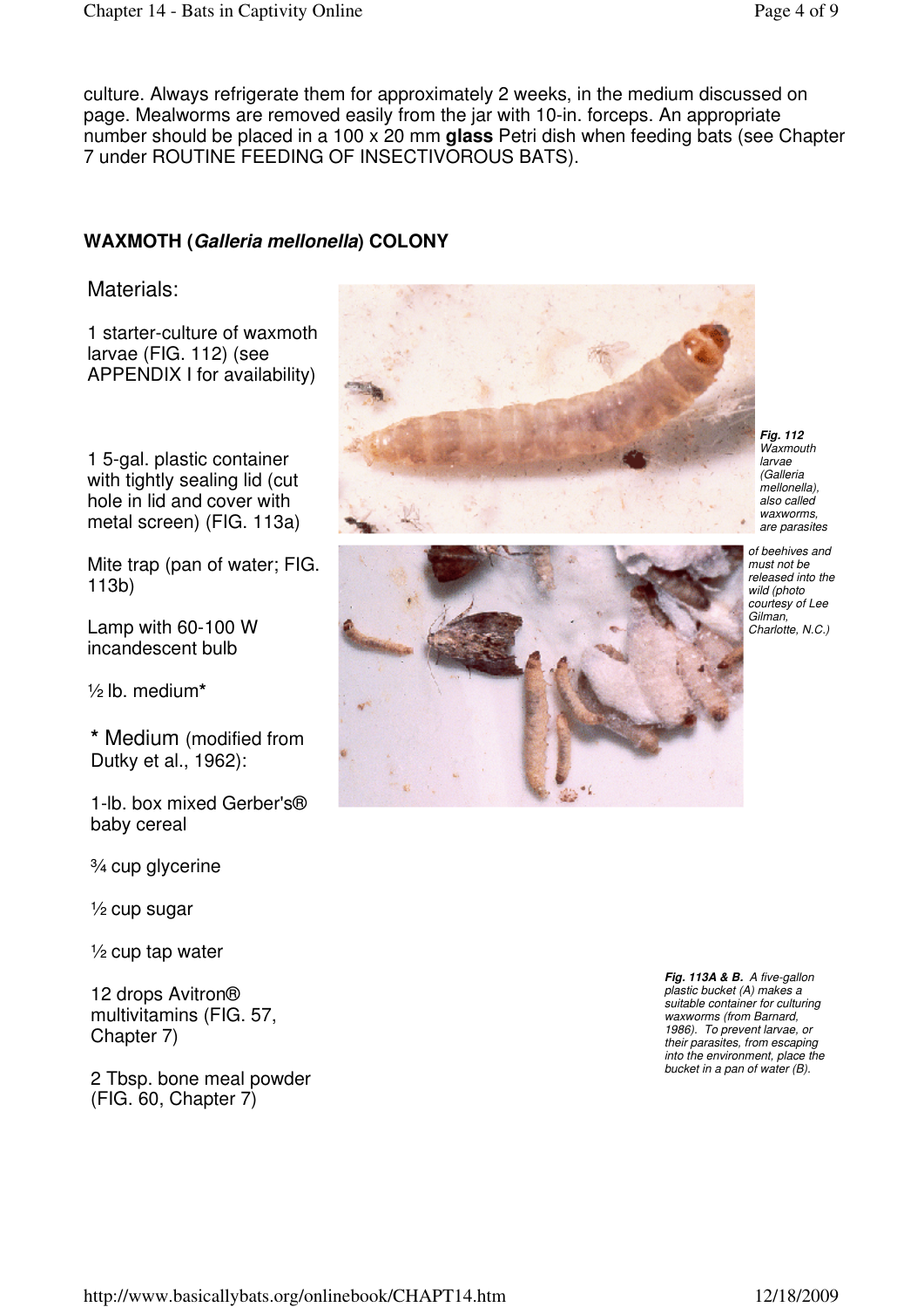

Place the larval starter-culture on the bottom of the container with the medium. Cover the container and place it in a pan of water to prevent pest infestation (as discussed above), and also to prevent any waxmoth larvae, also called waxworms, from migrating outside the container. Set the lamp about 6 to 8 in. from the pan (be careful that the lamp does not melt the plastic container or pan). Waxworms develop most rapidly at temperatures between 80- 90 F (26.7-32 C).

Check the culture periodically for appropriate-sized larvae to feed to bats. Do not feed bats too many moths, both because they are necessary to continue the culture, and they are not as nourishing as the larvae. Add more food when the medium appears to be riddled with larvae and cocoons. If portions of the contents become moldy, remove them immediately. Surplus waxmoth food can be stored in the refrigerator for several months if sealed tightly in a plastic bag.

IMPORTANT NOTE: excess waxmoths should never be released because they parasitize bee hives. When a waxmoth culture becomes too large, part of it can be given to owners of insect-eating pets, or unwanted portions may be destroyed under scalding hot water.

## **CRICKET (Acheta domestica) COLONY**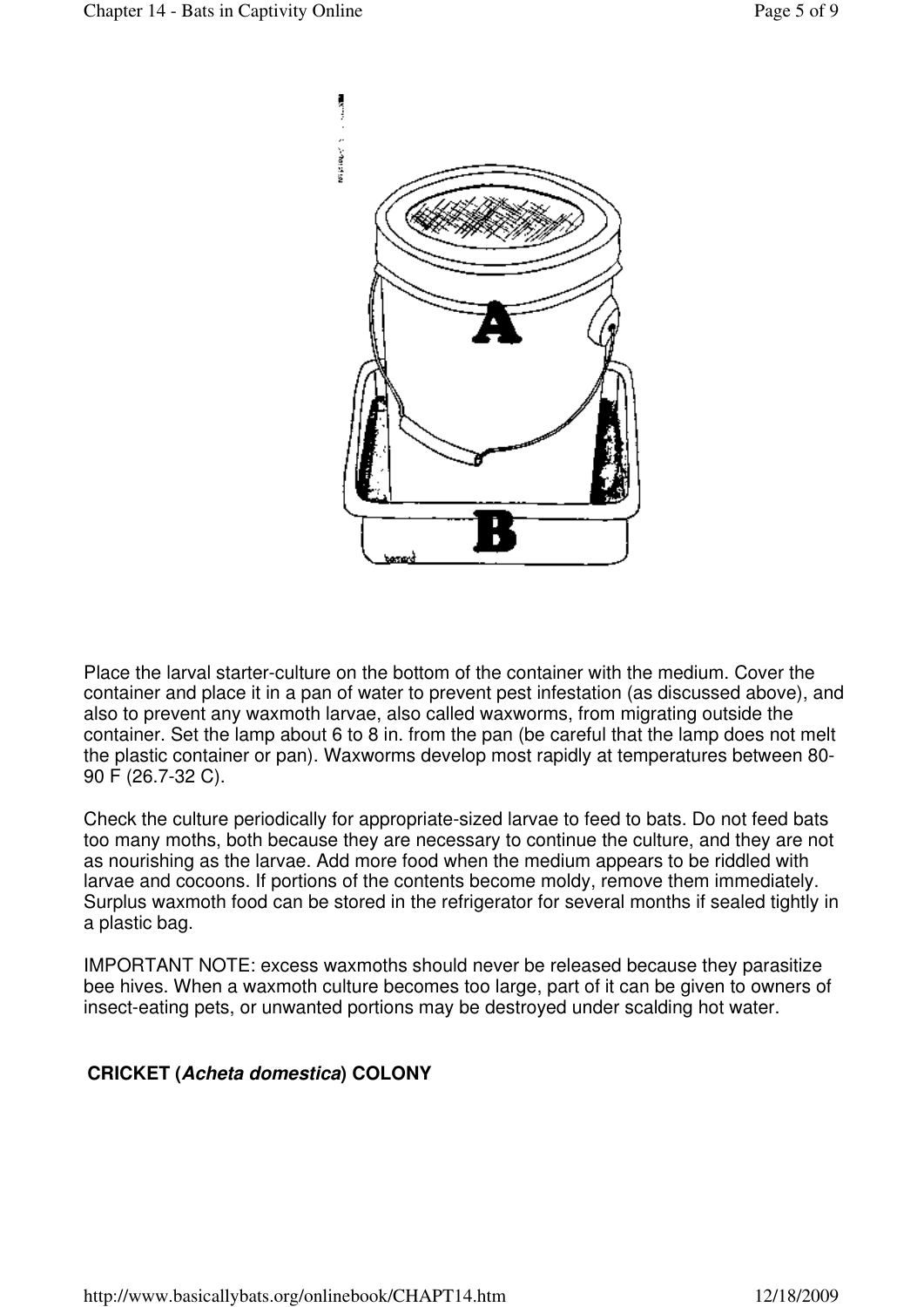#### Chapter 14 - Bats in Captivity Online Page 6 of 9



Materials:

1,000 or more crickets for large culture\*

1 or 2 doz. crickets for small culture\*

1 wooden bin (approx. 2 ft. wide X 2 ft. high X 1 ft. deep) with screen lid (FIG. 115)

Enough peat moss to cover bottom, about 2 to 3 in. deep

Chick starter or game-bird chow in any type of flat dish

Fresh greens (collards, clover or grass, etc., that are free of toxic chemicals)

1-pt. poultry water dispenser (FIG. 116; also see FIG. 114)

Paper towels

Cardboard egg containers (these are usually shipped with the crickets)



**Fig. 115.** A plywood box with a screened, metal lid, can be constructed for housing crickets (from Barnard, 1986).

**Fig. 116.** A poultry water dispenser can be used for providing moisture to crickets. To prevent the insects from drowning, place paper towels in the base (from Barnard, 1986).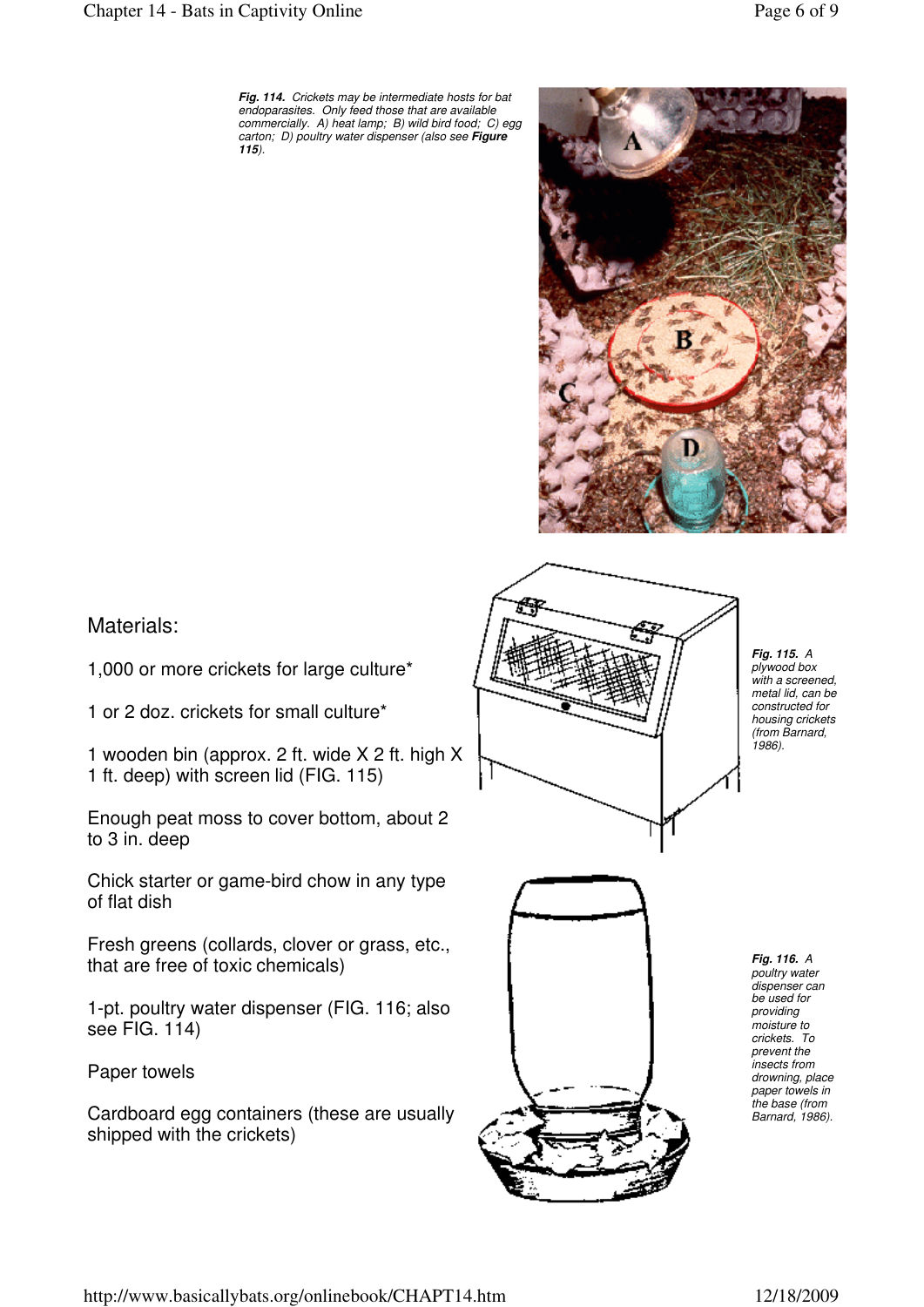Lamp with 60-100 W incandescent bulb (FIG. 117)

Appropriate-sized collecting jar and funnel

\*See FIG. 118 (bottom of page) for available sizes of crickets.



**Fig. 117.** Clamp-on lamp used frequently in zoological institutions for auxillary heat (illustration courtesy of Cathy Taibbi, Jonesboro, GA).

When housing 1,000 or more crickets, the bin can be made of  $\frac{1}{2}$ -in. plywood. Carefully sand the inside walls smooth to within 4 in. of the top of the container and apply glossy paint (crickets cannot climb on this surface). Spread dry peat moss over the bottom of the box and place the chick starter, water and greens in the center. The poultry water dispenser should be lined with 2 or 3 paper towels to prevent the crickets from drowning; they will drink from the soaked towels. Add the crickets to the bin and cover with a metal screened top. Place the lamp over the screened top to provide warmth (approx. 75 F; 24 C). To prevent the cricket bin from becoming infested with pests, it may be necessary to place each leg of the bin in a container of water, or to ring each leg generously with vasoline.

The water dispenser should be cleaned and paper towels replaced when necessary. Remove old greens and replace with fresh material every 2 to 3 days, and replenish the chow as needed. The peat-moss bedding should be kept dry and changed every 1 to 2 weeks. To do this, remove the water, greens and chow. Place the egg cartons at one end of the bin and wait until the crickets have migrated to the cartons. Change one half of the bedding; place the egg cartons at the opposite end of the bin, and repeat. Replace the water, greens and chow when finished. When collecting crickets from the bin, insert a funnel into a collecting jar and shake the crickets from the cardboard egg containers. Because adult crickets live about 2 weeks, use them as soon as possible. Before feeding crickets to bats, remove their jumping legs to assist the bats in catching them. For a diverse diet, feed in combination with mealworms and waxworms.

The ["feed-off"] bin is solely for cricket storage, as they cannot be refrigerated for more than 24-60 hours. Therefore, to breed and raise crickets, it will be necessary to have on hand the following additional supplies:

2 10-gal. aquariums (1 for breeders; 1 for hatchlings)

Misting bottle (FIG. 119)

2 lamps with 25-40 W incandescent bulbs

4 jar lids or Petri dishes

**Fig. 119.** Misting bottle used for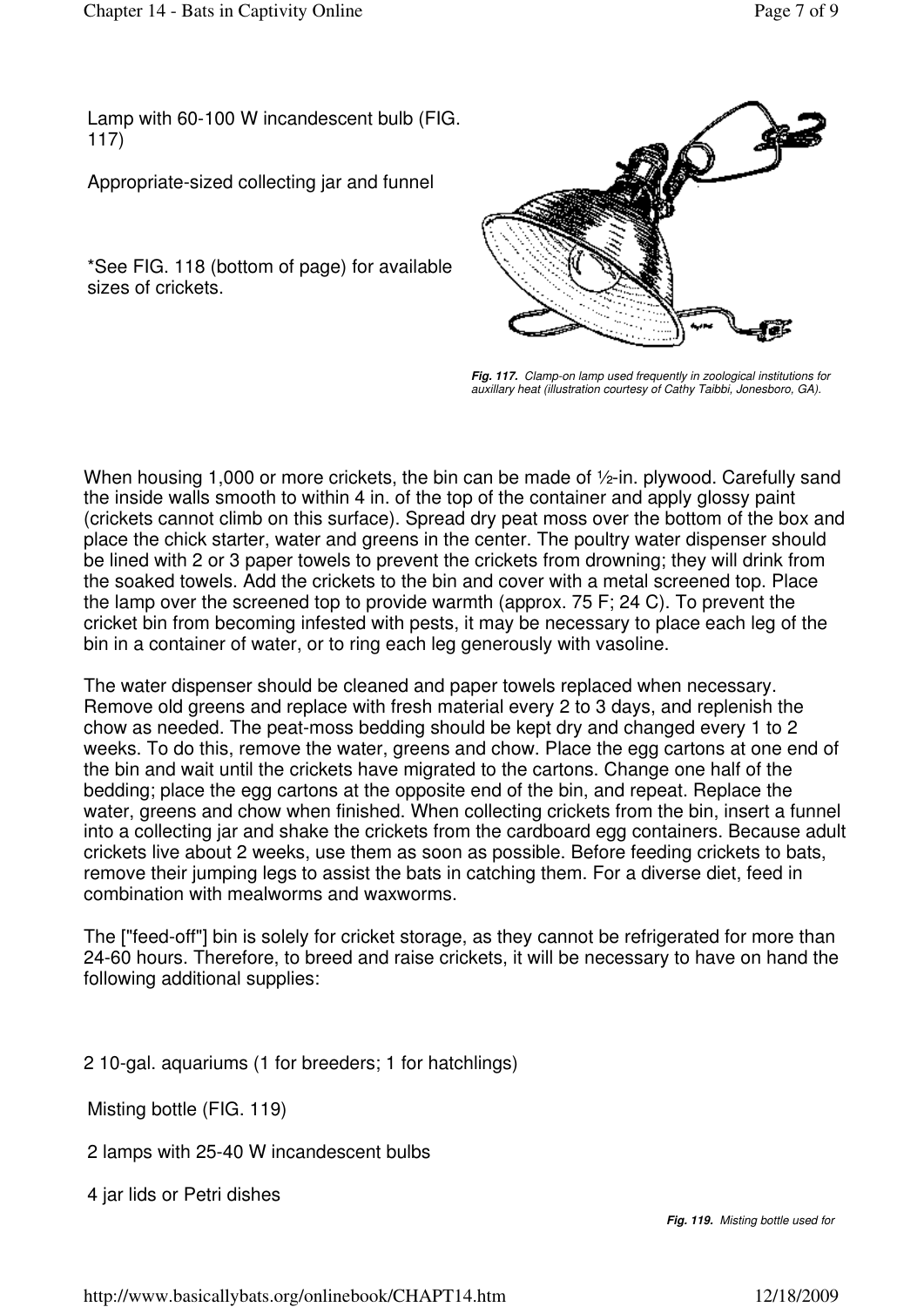2 cardboard egg containers

Potting soil or peat moss

**Newspaper** 



maintaining moisture in substrate containing cricket eggs (illustration courtesy of Cathy A. Taibbi, Jonesboro, GA).

2 small sponges

1 appropriate-sized bowl

Line the bottom of one aquarium with newspaper and the other with about 1 to 2 inches of potting soil or peat moss. Into the aquarium lined with newspaper, place about 2 to 3 dozen crickets at a sex ratio of approximately 1:6 males to females (females have long ovipositors protruding posteriorly from their abdomens). This will be the breeding aquarium. Also place a cardboard egg container and two Petri dishes in each aquarium. Two Petri dishes are for food (feed with diet discussed above) and in the other two, place well-soaked sponges. In a corner of the breeding aquarium, place a bowl filled with potting soil or peat moss. Be sure the soil or moss is kept damp, not wet. This can be done with the misting bottle. Cover the aquarium with a lid, and place it next to the lamp to maintain the temperature at 80 F (26.7 C). Remove moistened soil or moss containing the eggs from the bowl weekly, and add it to the other aquarium reserved for raising the hatchlings.

After the first eggs have been placed in the second aquarium, maintain the aquarium in the same manner as the feed-off and breeding containers. The substrate containing eggs must be kept damp. It is important not to mix the hatchlings with adults, as the adults may eat them.

Eggs require 3 to 4 weeks to hatch, and young mature within 3 to 4 months. Additional aquaria can be used to separate hatchlings according to size. When hatchlings approach adult size, they can be placed into the feed-off bin.

> **Fig. 118.** Cricket sizes that are available commercially. A) pinhead, 1/8 in. (~0.3 cm); B) one week old, 3/16 in. (~0.5 cm); C) two weeks old,  $1/4$  in.  $(\sim 0.6 \text{ cm})$ ; D) three weeks old,  $3/8$  in.  $(\sim 0.95$  cm); E) four weeks old,  $1/2$  in.  $(\sim 1.3$  cm); F) five weeks old, 3/4. (~2 cm); G) adult, 1 in. (~2.5 cm) (from Barnard, 1986).